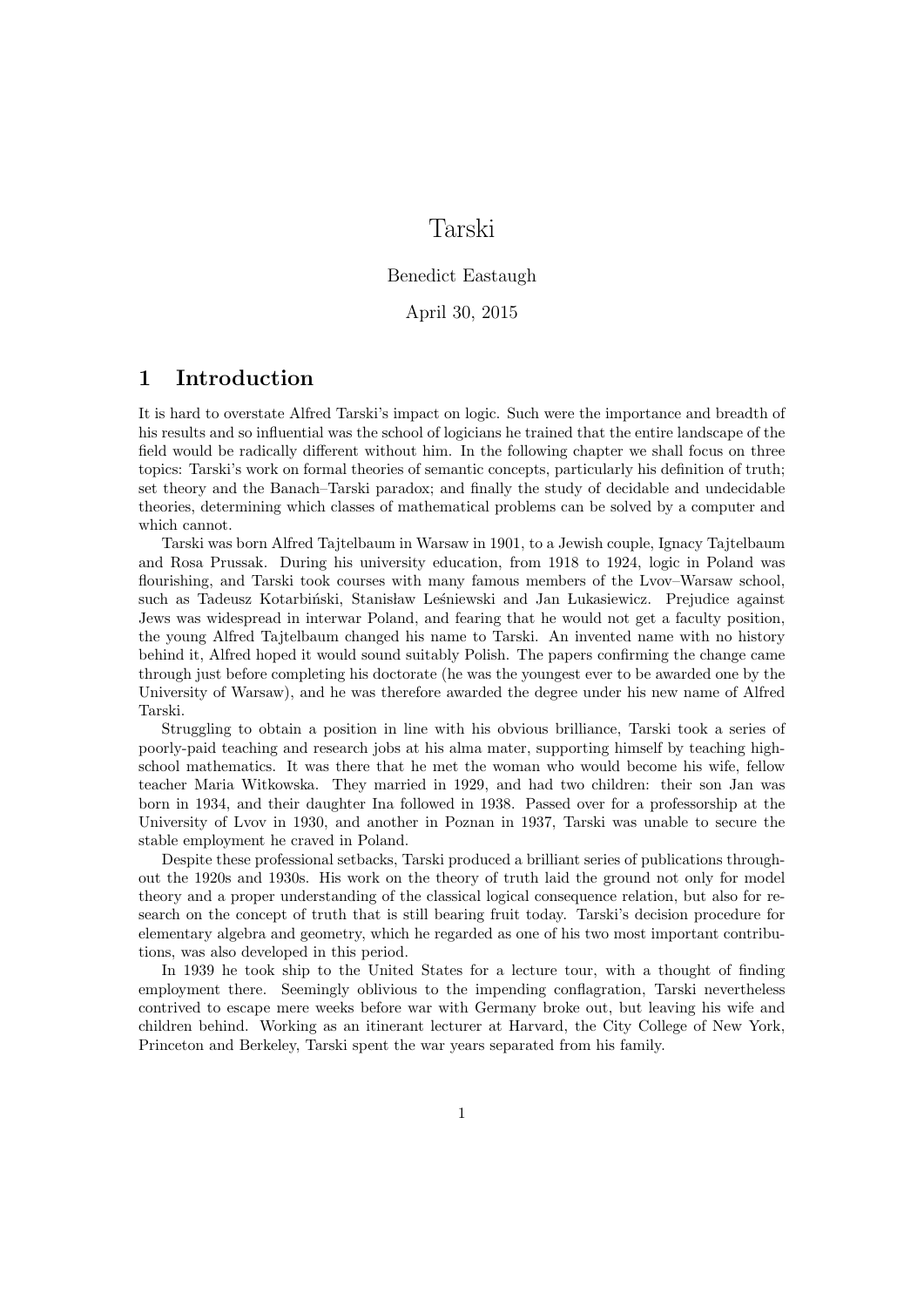Back in Poland, Maria, Jan and Ina were taken into hiding by friends. Despite intermittent reports that they were still alive, Tarski spent long periods without news, and his attempts to extricate them from Poland were all in vain. It was not until the conclusion of the war that he learned that while his wife and children had survived, most of the rest of his family had not. His parents perished in Auschwitz, while his brother Wacław was killed in the Warsaw Uprising of 1944. About thirty of Tarski's close relatives were amongst the more than three million Polish Jews murdered in the Holocaust, along with many of his colleagues and students, including the logician Adolf Lindenbaum and his wife, the philosopher of science Janina Hosiasson-Lindenbaum.

In 1945, Tarski gained the permanent position he craved at UC Berkeley, where Maria and the children joined him in 1946. Made professor in 1948, Tarski remained in California until his death in 1983. There he built a school in logic and the philosophy of science and mathematics that endures to this day: a testament to his brilliance as a scholar, his inspirational qualities as a teacher, and his sheer force of personality.

The most universally known and acclaimed part of Tarski's career consists of his work on the theory of truth, so it is natural that we begin our journey there. Section [2](#page-2-0) starts from the liar paradox, and then turns to Tarski's celebrated definition of truth for formalised languages. This leads us to the undefinability theorem: that no sufficiently expressive formal system can define its own truth predicate.

Much of Tarski's early research was in set theory. Although he remained interested in the area for the rest of his working life, his best-known contribution to the field remains the paradoxical decomposition of the sphere which he developed in collaboration with Stefan Banach, colloquially known as the Banach–Tarski paradox. This striking demonstration of the consequences of the Axiom of Choice is explored in section [3.](#page-6-0)

As a logician, only Kurt Gödel outshines Tarski in the twentieth century. His incompleteness theorems are the singular achievement around which the story of section [4](#page-8-0) pivots. Before Gödel, logicians still held out hope for a general algorithm to decide mathematical problems. Many of this area's successes in the 1920s are due to Tarski and his Warsaw students, such as the discovery that when formulated in a language without the multiplication symbol, the theory of arithmetic is decidable. In 1936, five years after Gödel's discovery of incompleteness, Alonzo Church and Alan Turing showed that the general decision problem for first-order logic was unsolvable. The focus then turned from complete, decidable systems to incomplete, undecidable ones, and once again Tarski and his school were at the forefront. Peano arithmetic was incomplete and undecidable; how much could it be weakened and retain these properties? What were the lower bounds for undecidability?

This is only intended as a brief introduction to Tarski's life and work, and as such there are many fascinating results, connections and even whole areas of study which must go unaddressed. Fortunately the history of logic has benefitted in recent years from some wonderful scholarship. The encyclopaedic Handbook of the History of Logic is one such endeavour, and Keith Simmons's chapter on Tarski [\[Simmons](#page-13-0) [2009\]](#page-13-0) contains over a hundred pages. Tarski is also the subject of an engrossing biography by Anita Burdman Feferman, together with her husband and Tarski's former student, Solomon Feferman [\[Feferman and Feferman](#page-12-0) [2004\]](#page-12-0). Entitled Alfred Tarski: Life and Logic, it mixes a traditional biography of Tarski's colourful life with technical interludes explaining some of the highlights of Tarski's work. Finally, in addition to being a logician of the first rank, Tarski was an admirably clear communicator. His books and papers, far from being of merely historical interest, remain stimulating reading for logicians and philosophers. Many of them, including early papers originally published in Polish or German, are collected in the volume Logic, Semantics, Metamathematics [\[Tarski](#page-13-1) [1983\]](#page-13-1).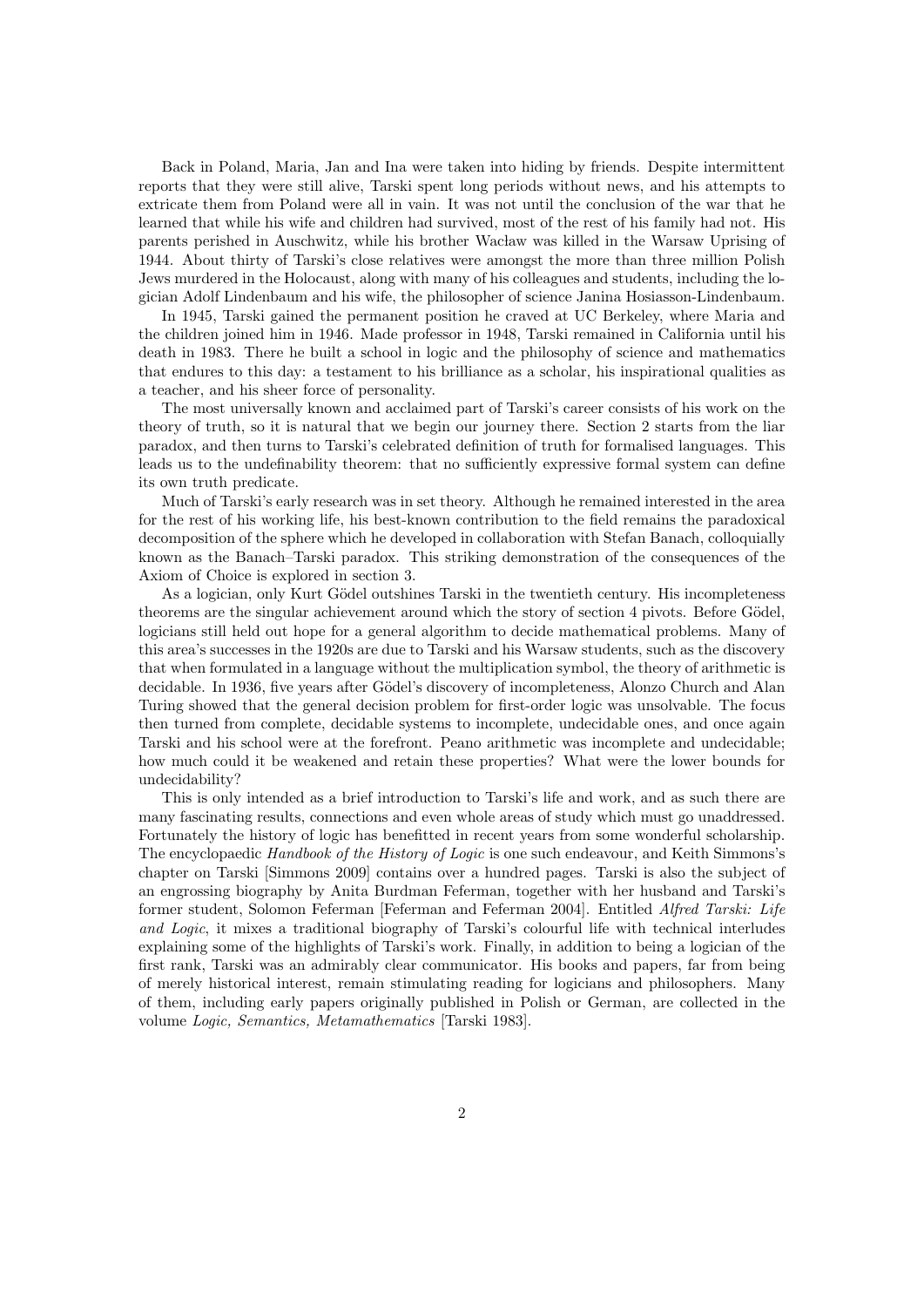# <span id="page-2-0"></span>2 The theory of truth

Semantic concepts are those which concern the meanings of linguistic expressions, or parts thereof. Amongst the most important of these concepts are truth, logical consequence and definability. All of these concepts were known in Tarski's day to lead to paradoxes. The most famous of these is the liar paradox. Consider the sentence "Snow is white". Is it true, or false? Snow is white: so the sentence "Snow is white" is true. If snow were not white then it would be false. Now consider the sentence "This sentence is false". Is it true, or false? If it's true, then the sentence is false. But if it's false, then the sentence is true. So we have a contradiction whichever truth value we assign to the sentence. This sentence is known as the liar sentence.

In everyday speech and writing, we appear to use truth in a widespread and coherent way. Truth is a foundational semantic concept, and therefore one which we might naively expect to obtain a satisfactory philosophical understanding of. The liar paradox casts doubt on this possibility: it does not seem to require complex or far-fetched assumptions about language in order to manifest itself, but instead arises from commonplace linguistic devices and usage such as our ability to both use and mention parts of speech, the property of bivalence and the typical properties we ascribe to the truth predicate such as disquotation.

### 2.1 Tarski's definition of truth

Both their apparent ambiguity and paradoxes like the liar made mathematicians wary of semantic concepts. Tarski's analyses of truth, logical consequence and definability for formal languages thus formed major contributions to both logic and philosophy. This paved the way for model theory and much of modern mathematical logic on the one hand; and renewed philosophical interest in these semantic notions—which continues to this day—on the other.

In his seminal 1933 paper 'On the Concept of Truth in Formalized Languages' [\[1933\]](#page-13-2), Tarski offered an analysis of the liar paradox. To understand Tarski's analysis, we first need to make a few conceptual points. The first turns on the distinction between use and mention. If we were to say that Tarski was a logician, we would be using the name "Tarski"—but if we said that "Tarski" was the name that logician chose for himself, we would be mentioning it. In the written forms of natural language we often distinguish between using a term and mentioning it by quotation marks. When we say that "Snow is white" is true if, and only if, snow is white, we both use and mention the sentence "Snow is white".

The liar paradox seems to rely on our ability not merely to use sentences—that is, to assert or deny them—but on our ability to refer to them. The locution "This sentence" in the liar sentence refers to (that is, mentions) the sentence itself, although it does not use quotation marks to do so. Consider the following variation on the liar paradox, with two sentences named A and B. Sentence A reads "Sentence B is false" while sentence B reads "Sentence A is true". We reason by cases: either sentence A is true, or it is false. If A is true, then B is false, so it is false that A is true—hence A is false, contradicting our assumption. So A must be false. But if A is false, then it is false that B is false, and so B is in fact true. B says that A is true, contradicting our assumption that it is true. So we have a contradiction either way.

In his analysis of the liar paradox, Tarski singles out two key properties which a language must satisfy in order for the paradox to occur in that language. The first consists of three conditions: the language must contain names for its own sentences; it must contain a semantic predicate "x is true"; and all the sentences that determine the adequate usage of the truth predicate must be able to be stated in the language. These conditions are jointly known as semantic universality.

The second property is that the ordinary laws of classical logic apply: every classically valid inference must be valid in that language. Tarski felt that rejecting the ordinary laws of logic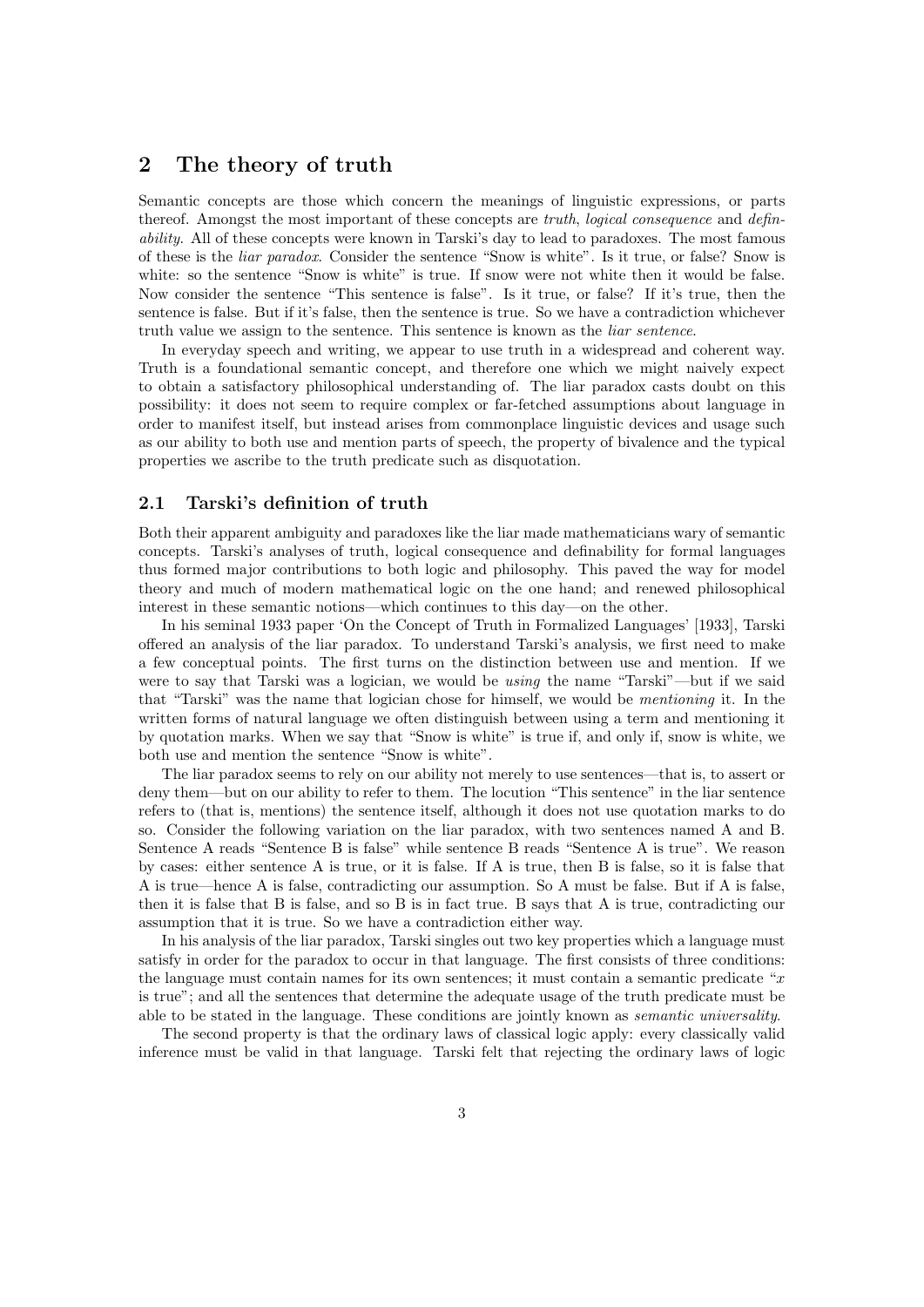would have consequences too drastic to even consider this option, although many philosophers since have entertained the possibility of logical revision; see section 4.1 of [Beall and Glanzberg](#page-12-1) [\[2014\]](#page-12-1) for an introductory survey. Since a satisfactory analysis of truth cannot be carried out for a language in which the liar paradox occurs—as it is inconsistent—Tarski concluded that we should seek a definition of truth for languages that are not semantically universal.

There are different ways for a language to fail to be semantically universal. Firstly, it could fail to have the expressive resources necessary to make assertions about its own syntax: it could have no names for its own expressions. Secondly, it could fail to contain a truth predicate. Finally, the language might have syntactic restrictions which restrict its ability to express some sentences determining the adequate usage of the truth predicate.

This seems to exclude the possibility of giving a definition of truth for natural languages. Not only are they semantically universal—quotation marks, for instance, allow us to name every sentence of English within the language—but they actually *aim* for universality. If a natural language fails to be semantically universal then it will be expanded with new semantic resources until it regains universality. Tarski goes so far as to say that "it would not be within the spirit of [a natural language] if in some other language a word occurred which could not be translated into it" [\[Tarski](#page-13-1) [1983,](#page-13-1) p. 164]. When English fails to have an appropriate term to translate a foreign one, in cases like the German "schadenfreude" or the French "faux pas", the foreign term is simply borrowed and becomes a loanword in English.

Tarski therefore offered his definition of truth only for formal languages. These tend to be simpler than natural languages, and thus they are more amenable to metalinguistic investigation. The particular example that Tarski used was the calculus of classes, but essentially the same approach can be used to define truth for any formal language. As is standard in the current literature on formal theories of truth, we shall use the language of arithmetic.

A formal language is typically constructed by stipulating two main components. The first is the alphabet: the collection of symbols from which all expressions in the language are drawn. In the case of a first-order language like that of arithmetic, the alphabet includes (countably infinitely many) variables  $v_0, v_1, \ldots$ ; logical constants  $\forall, \exists, \neg, \wedge, \vee, \rightarrow, \leftrightarrow, =$ ; and punctuation (, ). This is then enriched by the addition of non-logical constants, function symbols and relational predicates. In the case of the first-order language of arithmetic this includes the constant symbols 0 and 1; the two binary function symbols  $+$  and  $\times$ ; and the binary relation symbol  $\lt$ . The second component of a formal language is the formation rules, which state how one may build up wellformed formulas from the symbols of the alphabet. Again, in the case of arithmetic, these are just the standard recursive definitions familiar from first-order logic.<sup>[1](#page-3-0)</sup>

A formal language is generally understood as one which can be expressed in terms of an alphabet and a set of formation rules. These rules are decidable: given a sequence s of symbols drawn from the alphabet, one can always determine in a finite number of steps whether or not the sequence is a well-formed formula of the language or not.

Implicit in the circumscription of a formal system—its syntax, its semantics, its axioms and rules of inference—is the idea of the metatheory in which all of these things are laid down. One of the major innovations in logic during the first part of the twentieth century was the recognition of this fact, and the subsequent results obtained by formalising the metatheory. Tarski was one of the pioneers in this area.

We call the language for which a definition of truth is to be given the *object language*, and the language in which we do so the *metalanguage*. The metalanguage can simply be an expansion of the object language with the necessary semantic terms, although this is not essential, as long as it contains translations of the terms of the object language. The metatheory is a theory—and

<span id="page-3-0"></span><sup>1</sup>See for example section 2.1 of [Enderton](#page-12-2) [\[2001,](#page-12-2) pp. 69–79].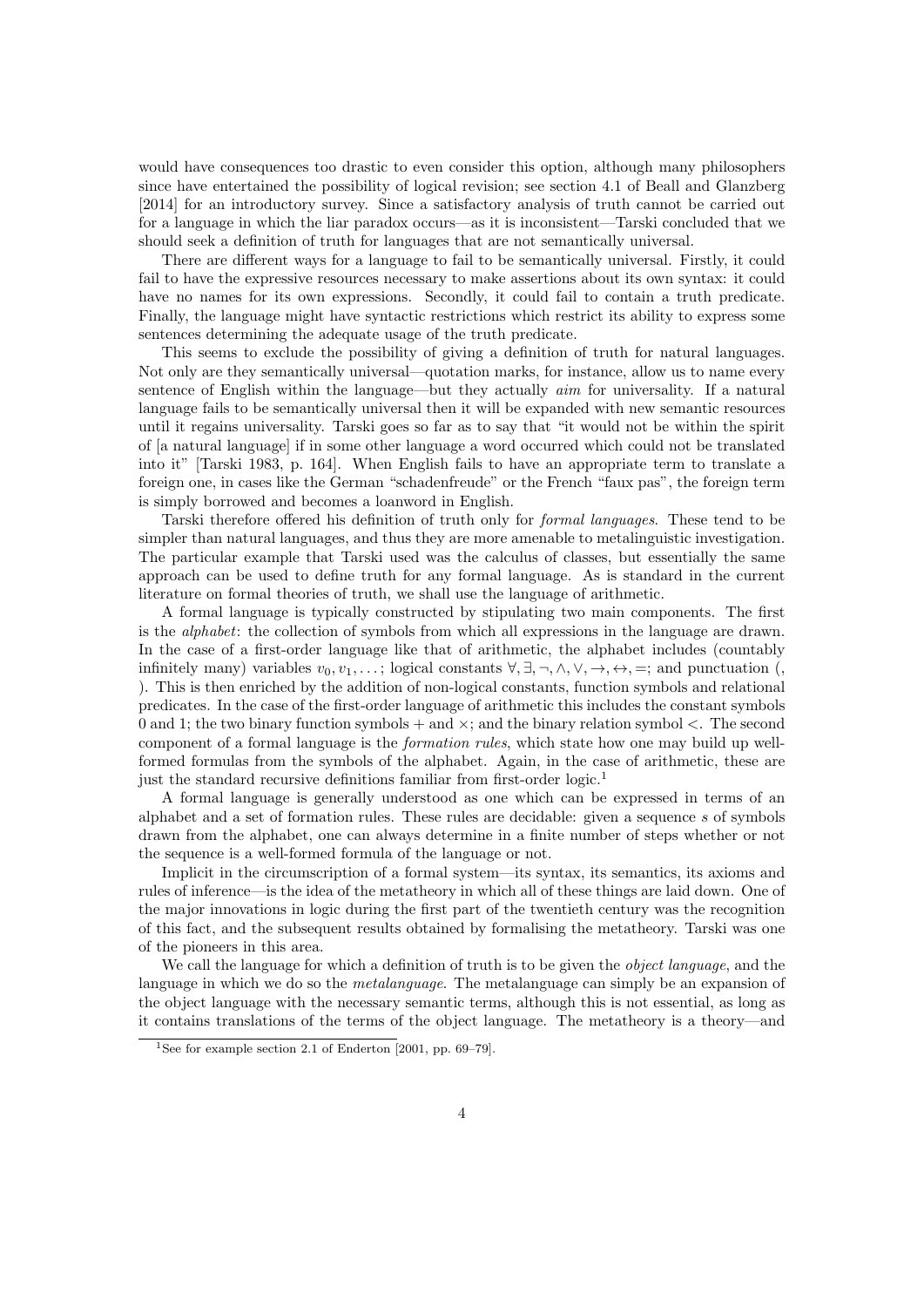as Tarski showed, it can be a formal theory, i.e. a set of sentences in a formal metalanguage—in which to theorise about the object theory.

Here we pause to highlight a change in terminology between Tarski's work and current usage. Tarski uses the term "language" to denote what we nowadays call a *formal system*: not just a formal language in the sense described above, but also a set of axioms and inference rules associated with that language. In keeping with current practice, and fixing the logic throughout to be first-order classical logic, we shall be concerned with theories: sets of sentences of a given formal language, such as Peano arithmetic or ZFC. When Tarski writes of the "object language" and the "metalanguage" he thereby means what we mean when we write object theory and metatheory.

As we have seen, quotation marks are not the only linguistic device by which we can refer to sentences and their components. Demonstratives and names can both be used, but in his account of truth Tarski settled on structural-descriptive names: names for primitive parts of language which can be combined to yield the names of compound expressions. In the particular case of arithmetic, this amounts to providing a formal counterpart of the description of the language of arithmetic given above. It must contain names for variables  $x_1, x_2, \ldots$ ; names for logical vocabulary such as  $\neg, \wedge, \forall$ ; and names for grammatical symbols such as ( and ). It must also provide names for the nonlogical symbols:  $0, 1, +, \times, \times$ . With the referential devices in hand, it must also provide a way to combine them to give the names of complex expressions such as terms (denoting expressions such as  $1 \times (1 + 1)$ ), atomic formulas like  $1 = 1$ , and complex formulas like  $1 = 0 \rightarrow 1 < 0.$ 

As Corcoran notes in his introduction to [\[Tarski](#page-13-1) [1983\]](#page-13-1), Tarski effectively provided the first formal theory of syntax, something which has gone on to become a subject of substantial importance in computer science. Tarski's approach of adding a syntax theory to the object language is currently undergoing a small revival, being used in recent work by [Leigh and Nicolai](#page-13-3) [\[2013\]](#page-13-3). However, we shall not pursue this method further, since in most applications within logic it has been superseded by an alternative which is available in arithmetic and other suitably expressive formal systems: Gödel coding.

So called because it was invented by Kurt Gödel in the course of his proof of the incompleteness theorems, Gödel coding is a way of encoding sentences in the language of arithmetic as particular natural numbers, in such a way that given any number coding a sentence we can determine just what that sentence is. The details of Gödel coding can be found in the previous chapter on Kurt Gödel; for our purposes all we need to know is that for any sentence  $\varphi$  in the language of arithmetic, its Gödel code  $\lceil \varphi \rceil$  is a natural number, denoted by a closed term of the language—that is to say by a numeral  $\bar{n}$ .

Tarski stressed two qualities which any definition of truth must satisfy: formal correctness and material adequacy. The former concerns the form of the definition, namely whether it provides an explicit definition of the predicate "is true"; the latter, whether the formal definition captures our informal concept of truth.

Think back to our example: "Snow is white" is true if snow is white, and false if snow is not white. In other words we have an equivalence: "Snow is white" is true if, and only if, snow is white. More generally, let S be a sentence and s a name for S. Then s is true if, and only if, S. This is Tarski's T-schema. Using Gödel coding, we can express this scheme in the formal language of arithmetic (plus the truth predicate):

<span id="page-4-0"></span>
$$
(T) \t\t T(\ulcorner \varphi \urcorner) \leftrightarrow \varphi.
$$

The material adequacy condition Tarski argued for is called Convention T. According to Convention T, a materially adequate theory of truth for a language  $\mathcal L$  should entail every sentence of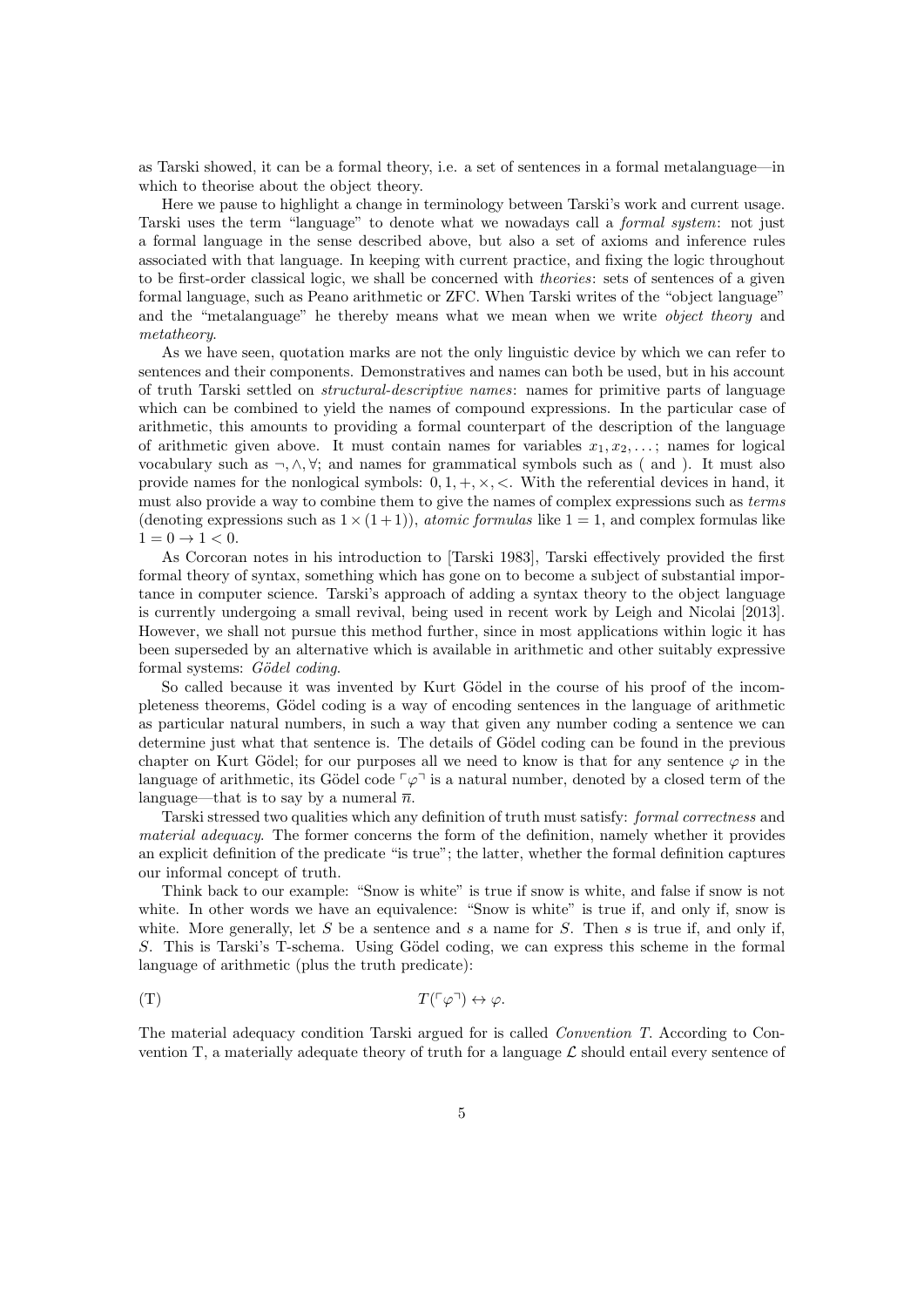the [T-schema](#page-4-0) for that language, and every Gödel code falling under the extension of the truth predicate T should stand for a sentence.

Having determined the properties that a successful definition of truth should satisfy, Tarski proceeded to present his definition. The first thing to note is that Tarski defines truth in terms of another semantic notion: satisfaction. For a full formal definition the reader should consult an introductory logic textbook.<sup>[2](#page-5-0)</sup> The crucial idea is that satisfaction is a generalisation of truth, from sentences to all well-formed formulas of the language, including those with free variables. A satisfaction relation obtains between three components: a model  $\mathfrak{M}$ ; an assignment s of elements of the domain of M to free variables of the language  $\mathcal{L}_{\mathfrak{M}}$  of M; and a formula  $\varphi$  in the language  $\mathcal{L}_{\mathfrak{M}}$ . In symbols we write this as

$$
\mathfrak{M} \models \varphi[s].
$$

Satisfaction is defined *recursively*, so for example a model  $\mathfrak{M}$  and an assignment s satisfy a conjunction  $\varphi \wedge \psi$  if, and only if,  $\varphi$  is satisfied by M and s, and  $\psi$  is satisfied by M and s. Consider the following example, where we fix the model to be the standard natural numbers N. Take the formula  $\varphi = v_1 < 1 \wedge v_2 = 0$ , and a satisfaction function  $s_1$  such that  $s_1(v_1) = 0$  and  $s_1(v_2) = 0$ . Then we can see that the left conjunct " $v_1 < 1$ " is satisfied by  $s_1$  (and N), since  $s_1(v_1) < 1$ , and so is the right conjunct " $v_2 = 0$ ", since  $s_1(v_2) = 0$ . Therefore the entire formula  $\varphi$  is satisfied by  $s_1$ .

Truth is defined as the limit case where no free variables appear in a formula: given some model  $\mathfrak{M}$ , a sentence  $\varphi$  is true in  $\mathfrak{M}$  if, and only if, for every assignment s,  $\mathfrak{M}$  and s satisfy  $\varphi$ . In the specific case of the language of arithmetic and the standard natural numbers  $\mathbb{N}$ , a sentence  $\psi$ in the language of arithmetic is true in  $N$  if, and only if, every assignment s of natural numbers to variables satisfies  $\psi$ . In symbols we can write this as

$$
T(\ulcorner \varphi \urcorner) \Leftrightarrow (\forall \text{ assignments } s) \mathbb{N} \models \varphi[s].
$$

Tarski constructed definitions of truth, in terms of satisfaction, for several different formal systems. As he noted in his 1933 paper, the method is entirely general. Using it we can define truth for arbitrary models and languages, and indeed this is one of the building blocks of mathematical logic as it stands today—in no small part due to Tarski's contributions.

### 2.2 Tarski's undefinability theorem

Gödel's incompleteness theorems (see the previous chapter) showed that no sufficiently strong, recursively axiomatizable theory of arithmetic  $S$  is *complete*, in the sense that there are sentences  $\varphi$  in the language of arithmetic such that neither  $\varphi$  nor its negation  $\neg \varphi$  can be proved from the axioms of S. At the heart of this result is a sentence in the language of arithmetic, known as the Gödel sentence, which is a close relative of the liar sentence. Rather than asserting its own falsity, like the liar sentence, the Gödel sentence asserts its own unprovability.

Tarski's undefinability theorem shows something stronger: not only are consistent formal theories of a certain strength incomplete, but they cannot define the truth predicate for the language in which they are written. In other words, they cannot prove all instances of the T-schema for that language. The requirement that such theories be consistent is important: classical logic has a property called *explosion*, which means that if a theory  $S$  is inconsistent then it proves every sentence in the language of S, including every instance of the T-schema.

The following way of stating of Tarski's theorem is quite standard. The theory Q mentioned in the statement of the theorem is a very weak theory in the language of arithmetic. It was

<span id="page-5-0"></span><sup>2</sup>For example pages 80 to 86 of [Enderton](#page-12-2) [\[2001\]](#page-12-2).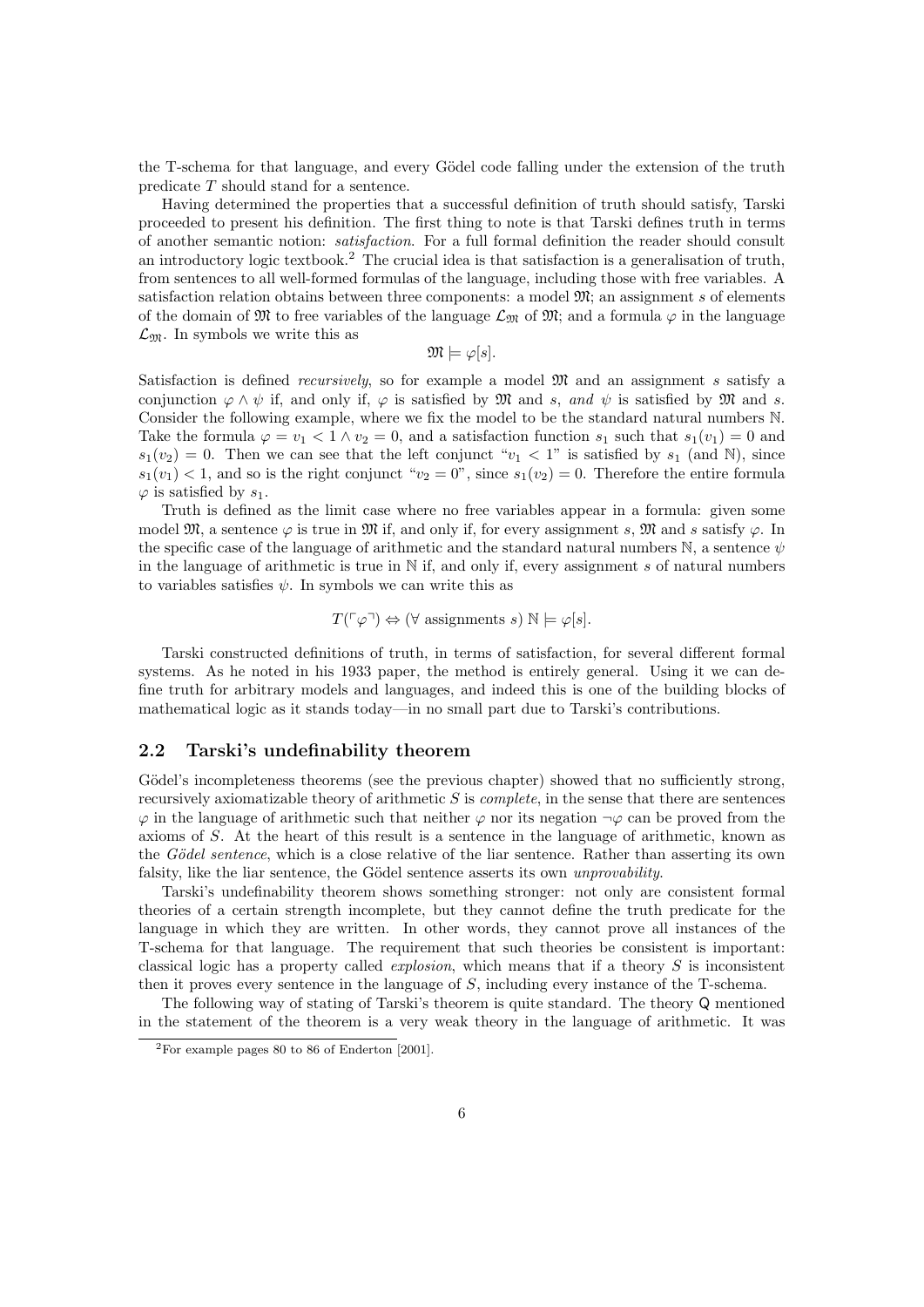discovered by Tarski's colleague, Raphael Robinson, and we shall learn more about it in section [4.3.](#page-11-0)

Undefinability Theorem. Let  $\mathcal{L}$  be a language that extends the language of arithmetic  $\mathcal{L}_{PA}$ . Suppose S is a consistent, recursively enumerable theory in  $\mathcal L$  that includes the axioms of Robinson's Q. Given a Gödel numbering of the sentences of  $\mathcal{L}$ , there is no predicate  $\tau$  definable in the language of arithmetic such that S proves the following equivalence scheme for all sentences  $\varphi$ of  $\mathcal{L}$ :

$$
\tau(\ulcorner\varphi\urcorner)\leftrightarrow\varphi.
$$

This might seem a little contradictory: the previous section spelled out in detail Tarski's definition of truth, but the undefinability theorem shows that truth cannot be defined. The resolution of this apparent conflict may already be evident, lying as it does in the way Tarski resolves the liar paradox: by stipulating that the definition of truth for a language  $\mathcal L$  is not made in the object theory—this is ruled out by the undefinability theorem—but in the metatheory. To take our standard example, arithmetical truth is not definable in first-order arithmetic, but it is definable in a stronger theory, such as that of set theory or second order arithmetic.

Tarski emphasises in the historical notes at the end of [Tarski](#page-13-2) [\[1933\]](#page-13-2) that his work on truth was done independently and was largely complete, including the definition of truth, by 1929. After Gödel published his incompleteness theorems [Gödel [1931\]](#page-12-3) Tarski realised that Gödel's methods could be used to prove the undefinability theorem.

# <span id="page-6-0"></span>3 The Banach–Tarski paradox

Tarski's work on the theory of truth was not the first time he had flirted with paradox. In 1924 he published a paper with fellow Polish mathematician Stefan Banach showing that a sphere could be cut up into finitely many pieces, and that those pieces could then be reassembled—using only translations and rotations—into two spheres, each with exactly the same volume as the original sphere.

This is, to say the least, a counterintuitive result. We expect Euclidean geometry to respect our basic physical intuitions (suitably idealised). If we take a knife and cut up an orange, we can't reassemble it into two oranges with the same size as the original one. The problem is volume, which in the case of the orange remains invariant no matter how we cut it up. Bounded sets, such as spheres, are supposed to have fixed, finite volumes: we can't just get a little extra from somewhere.

But the Banach–Tarski theorem shows that we can, after all, do exactly that, as long as we can cut up our sphere into parts which do not have well-defined volumes. These strange objects are called non-measurable sets, since they lack a measure: intuitively, a way of assigning a size to a bounded set. In the case of a line, this is just the length of an interval, like the set of all points between 0 and 1. For a plane it's the area which a bounded set encompasses; and in the three-dimensional case, its volume. While there are non-measurable subsets of  $\mathbb R$  and  $\mathbb R^2$ , the one- and two-dimensional versions of the Banach–Tarski theorem are false, although a weaker version where the bounded set is cut into countably infinitely (rather than finitely) many pieces is true.

Non-measurable sets had been around since well before Tarski; the first proof of their existence was given by Giuseppe Vitali in 1905. Both Vitali's proof and the Banach–Tarski theorem rely on a set theoretic axiom whose use had been controversial ever since its introduction by the German set theorist Ernst Zermelo: the Axiom of Choice, or AC.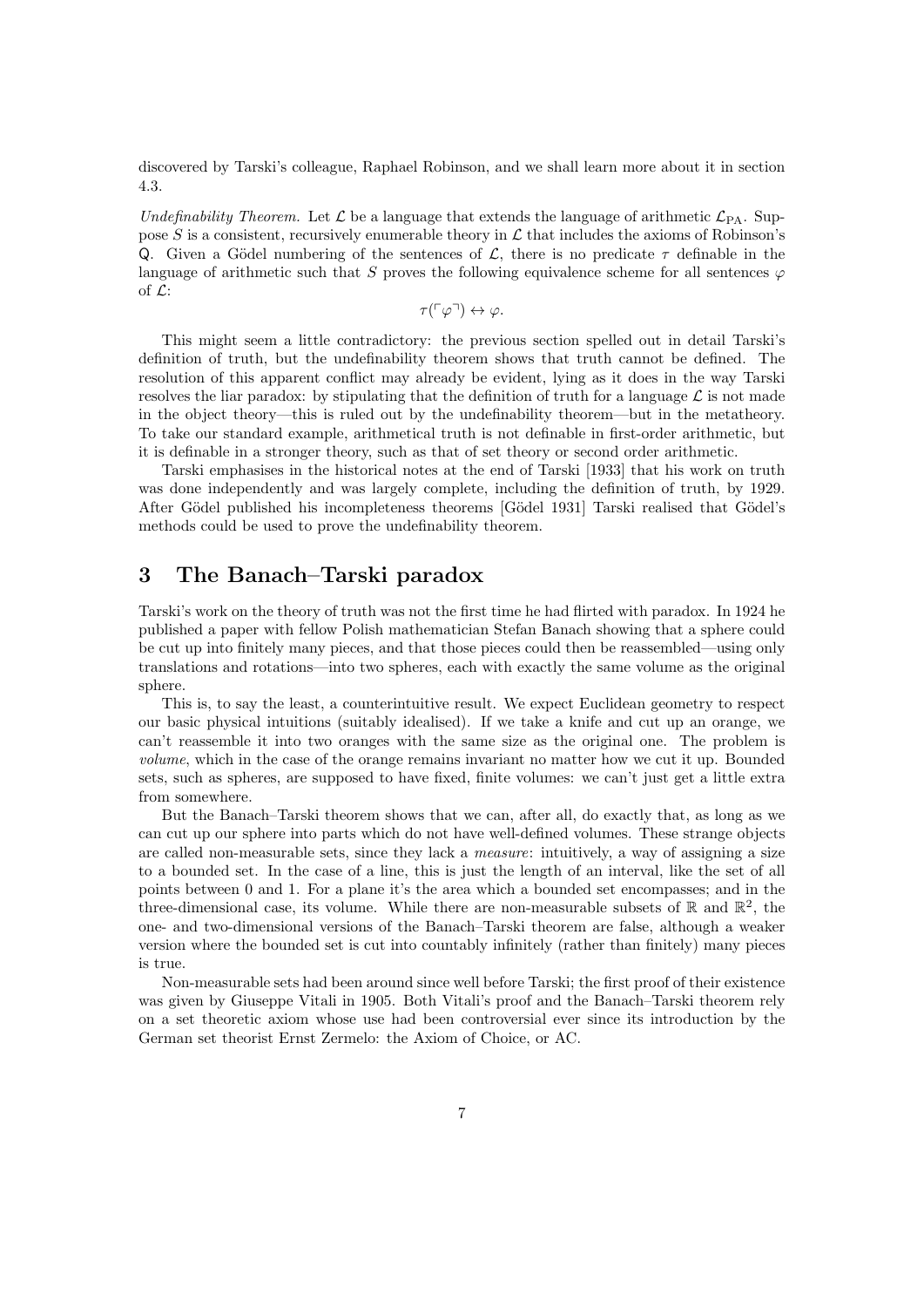Definition. The Axiom of Choice is the statement that for every nonempty family of sets  $\mathcal{F}$ , there is a function f such that  $f(S) \in S$  for every  $S \in \mathcal{F}$ .

Such an f is called a choice function, because it "chooses" an element from every set in the family. For finite families of sets, we can deduce the existence of choice functions from the other axioms of set theory. But once infinite collections are brought into the picture, the Axiom of Choice must be added as an additional postulate to guarantee the existence of choice functions for every nonempty family of sets.

The mathematicians of the day had two main quarrels with the Axiom of Choice. The first was that it allows one to prove a number of puzzling and deeply counterintuitive theorems, of which the Banach–Tarski theorem is the quintessential example. The second addressed the character of the axiom itself. In the presence of Zermelo's other axioms, it allows one to prove the existence of a great many sets, yet gives no way to define them. It is in this sense that the Axiom of Choice is referred to as a nonconstructive axiom.

The nature of choice functions therefore remains somewhat mysterious. A classic example can be found by comparing the real numbers  $\mathbb R$  with the natural numbers  $\mathbb N$ . We first introduce the technical notion of a *wellorder*. A set X is wellordered by an ordering  $\prec$  if and only if every nonempty subset  $Y \subseteq X$  has a least element: some  $x \in Y$  such that every  $y \in Y$  is greater than or equal to x under the ordering ≺. It's easy to see that the natural numbers are wellordered under their natural ordering:

$$
0<1<2<\ldots
$$

However, the usual ordering on  $\mathbb R$  is not a wellordering. To see this, consider the open interval  $(0, 1) \subseteq \mathbb{R}$ , which consists of all real numbers greater than 0 but less than 1. If the reals were wellordered then there would be a smallest real  $x \in (0,1)$ . But  $\frac{x}{2}$  is also a real number greater than 0 but less than 1, and  $\frac{x}{2} < x$ . So x could not be the smallest element of  $(0, 1)$  after all.

So much for the usual ordering. But perhaps there is another way we can order the continuum to get a wellorder? After all, the rational numbers under their usual ordering are not wellordered—but there is another ordering on them which is a wellordering. As it turns out, the answer to this is no: the axioms of ZF alone do not imply that the continuum is wellordered. To prove that it is, we require the Axiom of Choice. In the theory obtained by adding AC to the axioms of ZF, known as ZFC, we can prove that there is a relation  $\prec$  on R which wellorders the continuum. In fact, we can prove a lot more than that: ZFC proves the Wellordering Principle, which states that every set can be wellordered. And the relationship between AC and the Wellordering Principle doesn't stop there: if we assume only the axioms of ZF, plus the Wellordering Principle, we can prove the Axiom of Choice; they are equivalent.

But the wellordering principle merely says that there exists a wellordering; it doesn't tell us what the ordering is. In other words, it doesn't define it. Even worse, there may not even be such a definition: it's consistent with the axioms of ZFC that there is no formula in the language of set theory which defines a wellordering of the continuum, even though ZFC proves that such a wellordering exists.

Later developments in logic have given us a clearer view of what Banach and Tarski accomplished. Using Cohen's method of forcing, Robert M. Solovay constructed a model of the axioms of ZF plus the assertion that every subset of the real numbers  $\mathbb R$  is measurable. In Solovay's model the Banach–Tarski theorem is false, showing that the Axiom of Choice is indeed required in order to prove it [\[Solovay](#page-13-4) [1970\]](#page-13-4). Raphael Robinson, Tarski's colleague at Berkeley, improved the Banach–Tarski theorem itself by showing that a paradoxical decomposition of the sphere could be achieved by cutting it into just five pieces—and that this is the minimum number possible [\[Robinson](#page-13-5) [1947\]](#page-13-5). More recently, [Pawlikowski](#page-13-6) [\[1991\]](#page-13-6) used work of [Foreman and Wehrung](#page-12-4)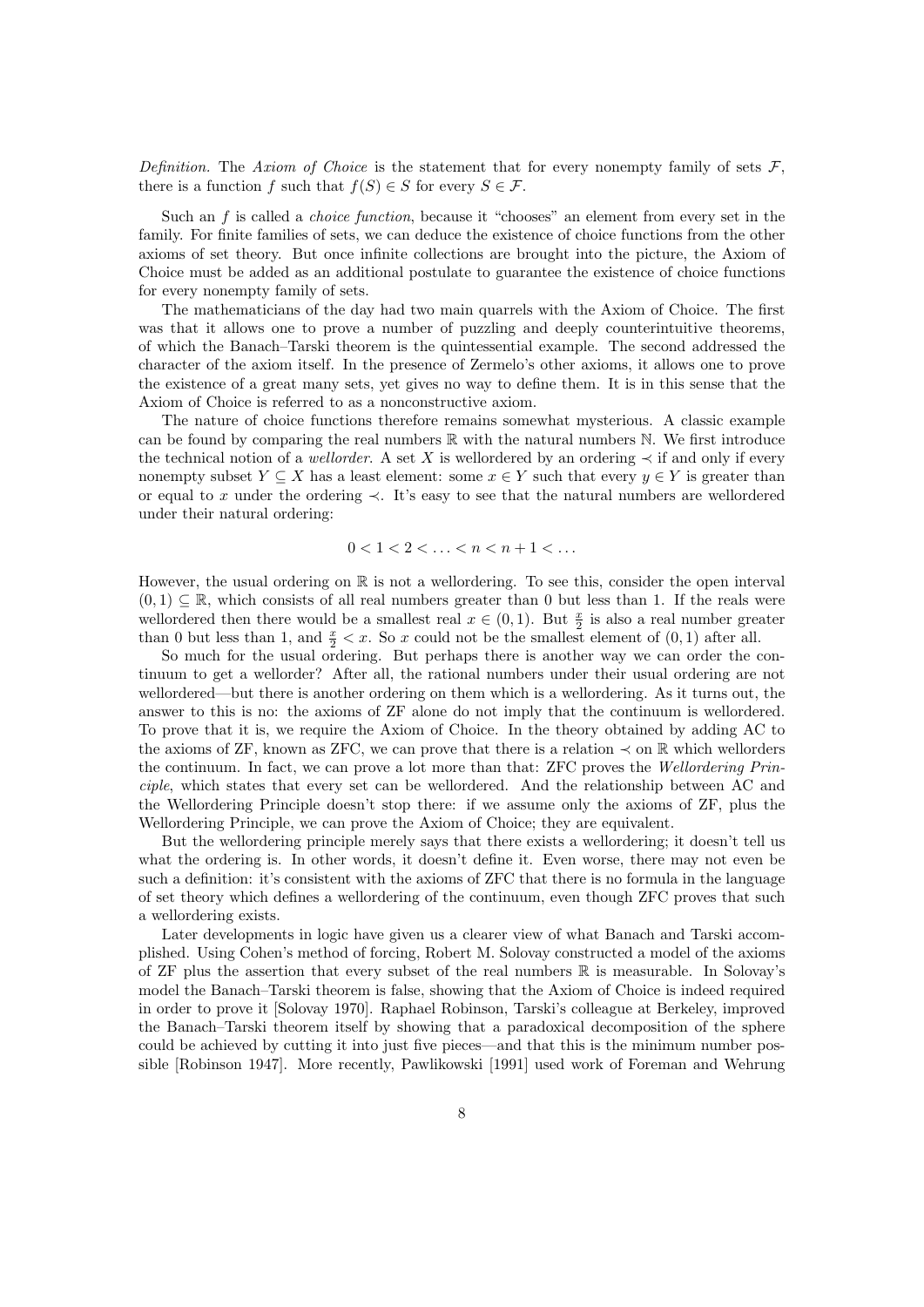[\[1991\]](#page-12-4) to show that the full strength of the Axiom of Choice is not required in order to prove the Banach–Tarski theorem: it suffices to assume a weaker principle, important in functional analysis, known as the Hahn–Banach theorem.

Giving a complete proof of the Banach–Tarski theorem is, unfortunately, outside the scope of this chapter. The reader interested in a fuller account should consult [Jech](#page-13-7) [\[1973\]](#page-13-7) for a relatively comprehensive reference. A recent popular account is [Wapner](#page-14-0) [\[2005\]](#page-14-0).

# <span id="page-8-0"></span>4 Decidable and undecidable theories

### 4.1 Mechanical mathematics and the Entscheidungsproblem

The history of the decision problem, or Entscheidungsproblem—the German name by which it is often known—can be traced back to Leibniz, whose hope it was to devise a mechanical means for deriving the truth or falsity of mathematical statements. The problem lay fallow until 1900, when in an address to the International Congress of Mathematicians, David Hilbert laid down a series of challenges to the mathematical community; these became known as *Hilbert's problems*. The tenth of these problems concerned the solubility of Diophantine equations:

Given a diophantine equation with any number of unknown quantities and with rational integral numerical coefficients: To devise a process according to which it can be determined by a finite number of operations whether the equation is solvable in rational integers.[3](#page-8-1)

Hilbert's tenth problem was not resolved until 1970, when Yuri Matiyasevich put in place the final pieces of a proof begun many years earlier by Julia Robinson (another of Tarski's students), Martin Davis and Hilary Putnam, and which showed that no such finite procedure exists. Developing the theme of Hilbert's tenth problem in a more general and precise way, Hilbert and Wilhelm Ackermann posed the classical version of the Entscheidungsproblem in [\[Hilbert and](#page-13-8) [Ackermann](#page-13-8) [1928\]](#page-13-8). The solution to the decision problem would be an algorithm that, given a formal language  $\mathcal L$  and a theory  $T$  written in that language, decided whether or not any particular sentence  $\varphi$  in the language  $\mathcal L$  was true in all models of T. In other words, the algorithm should determine whether or not  $\varphi$  is a logical consequence of T.

As it stood, almost every part of the Entscheidungsproblem could be stated in formal terms: there were unambiguous mathematical definitions of the notions of a formal language and of a theory formulated in that language. Once Gödel proved his completeness theorem for first-order logic, it was also clear that for a sentence to be a consequence of a particular formal theory was precisely for it to be derivable from that theory in an appropriate formal calculus. However, the concept of an effective procedure or algorithm remained unformalised.

If, in the early 1930s, someone had come along with an algorithm solving the Entscheidungsproblem then it would have been clear to the mathematical community that it was in fact such an algorithm. But since they did not—and with Gödel's incompleteness theorems fresh in their minds—logicians turned their efforts towards proving that there could be no such algorithm. To do this, the fuzzy notion of an effective procedure needed to be given a precise formal definition. Otherwise any purported proof of the impossibility of solving the Entscheidungsproblem would have been vulnerable to the accusation that the proof did not cover all of the cases it needed to.

Various definitions were offered, from the notion of a recursive function developed by Jacques Herbrand and Kurt Gödel, to Alonzo Church's property of  $\lambda$ -definability. Church proved in 1936

<span id="page-8-1"></span><sup>3</sup>[Hilbert](#page-13-9) [\[1902,](#page-13-9) p. 458], italics in original.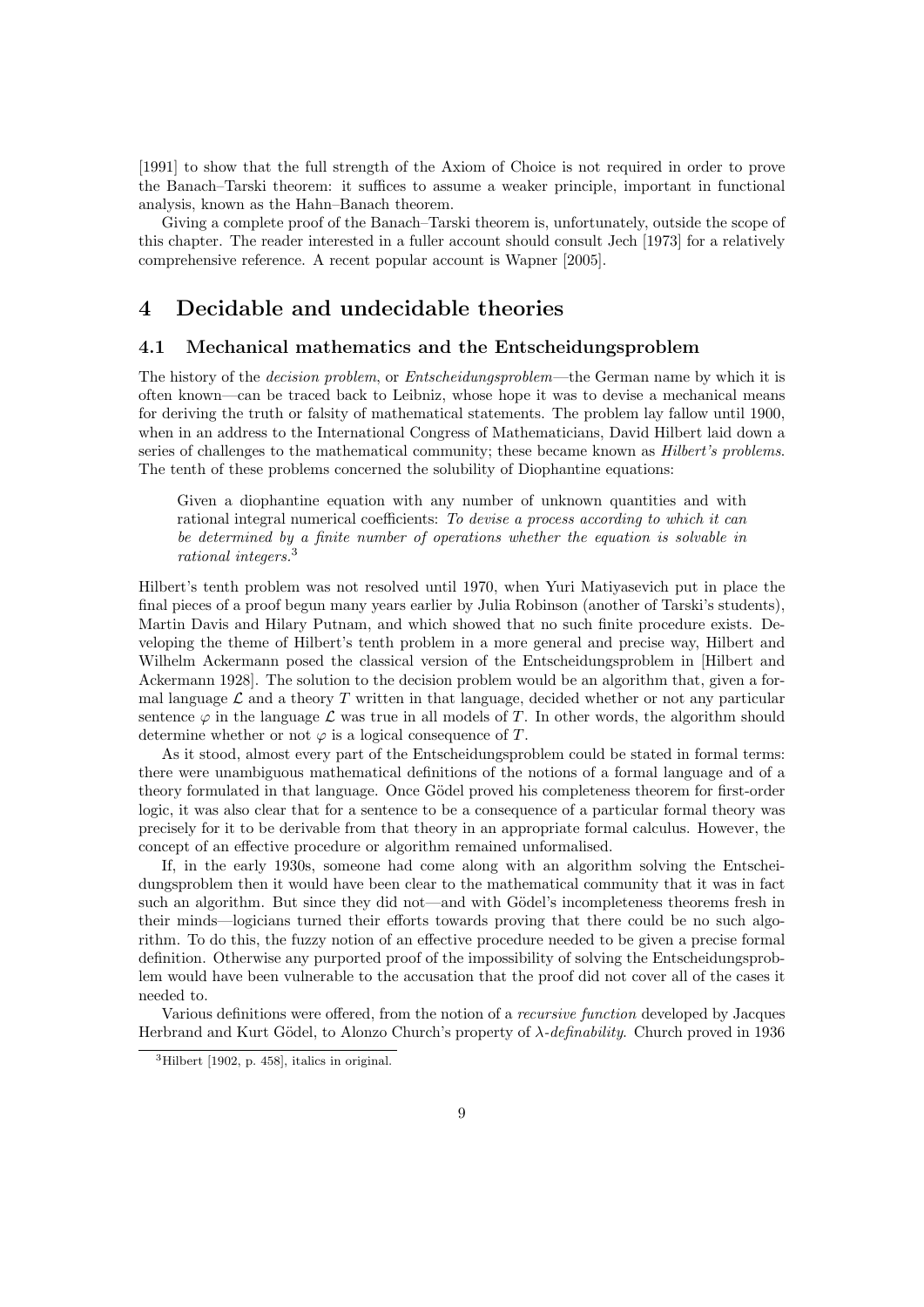that the Entscheidungsproblem has no solution, if the notion of an effective procedure is identified with recursiveness. This identification, known as Church's Thesis, met with resistance in the logical community, not least from Gödel. In the end it was Alan Turing's conceptual analysis of computation, which led him to develop the idea of the Turing machine, that convinced Gödel to accept what is now known as the Church–Turing thesis: the functions that can be effectively computed are precisely those which can be computed by a Turing machine. As Turing and Stephen Kleene proved, this set of functions is identical to that picked out by the other formal notions of computability: recursiveness,  $\lambda$ -definability and Turing computability all coincide. The scientific consensus since then has sided with Gödel: effective computability is Turing computability, and Hilbert's Entscheidungsproblem is unsolvable.

#### 4.2 Decidable theories

Well before Gödel's incompleteness theorems burst into the startled minds of the logical community in 1931, and almost a full decade before Church and Turing's negative resolution of the decision problem, Tarski had done pioneering work on decidable theories: ones where there is an algorithm that determines whether or not a given statement is a consequence of the theory. Decidability is closely linked to completeness, and proofs of one are often also proofs of the other.

Definition (completeness and decidability). A theory T in a language  $\mathcal L$  is complete iff for every L-sentence  $\varphi$ , either  $T \vdash \varphi$  or  $T \vdash \neg \varphi$ . T is *decidable* iff there is a decision procedure that determines whether or not an  $\mathcal{L}$ -sentence  $\varphi$  is a theorem of T.

Many major advances were made during a research seminar at the University of Warsaw which Tarski ran from 1927 to 1929. The topic of the seminar was *quantifier elimination*. This is a technique in the field we now call model theory. It first emerged in Löwenheim [\[1915\]](#page-13-10)'s work, and appeared in its full form in [Skolem](#page-13-11) [\[1919\]](#page-13-11).

Definition (quantifier elimination). A first-order theory T in a language  $\mathcal L$  admits of quantifier *elimination* if for every  $\mathcal{L}$ -formula  $\varphi(x_1,\ldots,x_n)$  there is a quantifier-free  $\mathcal{L}$ -formula  $\varphi^*(x_1,\ldots,x_n)$ such that

$$
T \vdash \varphi(x_1, \ldots, x_n) \leftrightarrow \varphi^*(x_1, \ldots, x_n).
$$

Proving that a theory admits of quantifier elimination usually involves specifying an algorithm by which a formula  $\varphi$  containing quantifiers can be transformed into an equivalent formula  $\varphi^*$  without them. Quantifier-free formulas are built up by boolean combinations from atomic formulas, so if a theory proves or refutes every atomic sentence, then it proves or refutes every quantifier-free sentence too. Typically it is easier to show decidability for atomic sentences, since often this is simply a matter of computation, and if a theory with this property admits of quantifier elimination then a decidability result for the theory follows easily.

[Langford](#page-13-12)  $[1927a,b]$  $[1927a,b]$  used this technique to solve the decision problem for the first-order theory of dense linear orders. In the seminar on quantifier elimination, Tarski began by extending Langford and Skolem's results, before turning to more ambitious targets. One of these was the decidability of the additive theory of the natural numbers. This theory is formulated in the language consisting of the constant symbols  $0$  and  $1$ , and the binary function symbol  $+$ . Its axioms are the universal closures (that is, every free variable is bound by an outer universal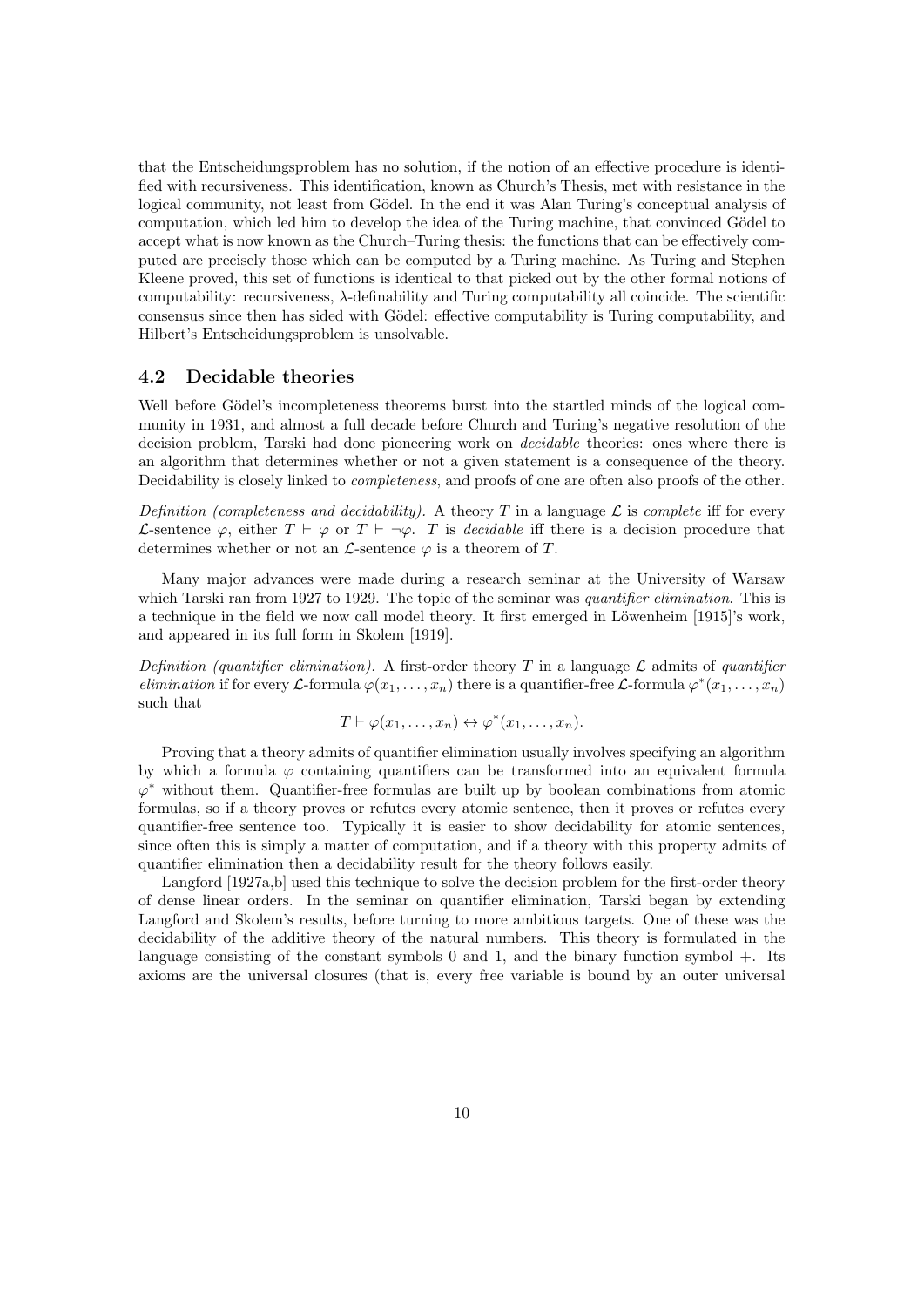quantifier) of the following formulas:

- $(P1)$   $0 \neq n + 1$
- (P2)  $n + 1 = m + 1 \rightarrow n = m$
- (P3)  $n + 0 = n$
- (P4)  $n + (m + 1) = (n + m) + 1$
- (P5)  $(\varphi(0) \wedge \forall n(\varphi(n) \rightarrow \varphi(n+1))) \rightarrow \forall n \varphi(n).$

Note that the final axiom is actually a scheme, where  $\varphi(n)$  is any formula of this language containing one or more free variables. Tarski's student Mojžesz Presburger proved in 1928 that this theory—now known as Presburger arithmetic, in his honour—is consistent, complete, and decidable.[4](#page-10-0) These results formed Presburger's Master's thesis at the University of Warsaw, and were his only published results in logic: he left the academy soon after, and like so many other Polish Jews, perished in the Holocaust [\[Zygmunt](#page-14-1) [1991\]](#page-14-1).

The centrepiece of Tarski's research on this topic was his proof that the theory of real closed fields admits of quantifier elimination. [Van den Dries](#page-14-2) [\[1988,](#page-14-2) p. 7] goes so far as to say that "Tarski made a fundamental contribution to our understanding of R, perhaps mathematics' most basic structure." The theory of real closed fields is formulated in the language of ordered rings,  $\mathcal{L}_{\text{or}}$ , which is the language of rings (the constant symbols 0 and 1, and the binary function symbols  $+$  and  $\cdot$ ) supplemented with the order relation  $\leq$ . The *axioms for ordered fields* are the usual definitions of addition and multiplication for fields, with additional axioms governing the order relation:

$$
a < b \lor a = b \lor b < a,
$$
  
\n
$$
a \le b \to a + c \le b + c,
$$
  
\n
$$
0 \le a \land 0 \le b \to 0 \le a \cdot b.
$$

A real closed field is an ordered field which also obeys the following continuity scheme: for every polynomial term p, if there exist real numbers a and b such that  $a < b$  and  $p(a) < 0 < p(b)$ , then there exists another real number c such that  $a < c < b$  and  $p(c) = 0$ . Tarski proved that given any formula  $\varphi(x_1, \ldots, x_m)$  in the language of ordered rings, we can effectively find a quantifierfree formula  $\varphi^*(x_1,\ldots,x_m)$  and a proof of the equivalence  $\varphi \leftrightarrow \varphi^*$  that uses only the axioms for real closed fields.

Many important and fruitful consequences follow from this result. To begin with, the theory of real closed fields is both complete and decidable. Moreover, since the real numbers R are a real closed field—indeed, the prototypical one—it follows that the theory of  $\mathbb R$  is also complete and decidable. More formally, given any sentence  $\varphi$  in the language  $\mathcal{L}_{\text{or}}$  of ordered rings, there is a finite procedure that determines whether or not  $\mathbb{R} \models \varphi$ . This stands in striking contrast to the theory of the rational numbers Q, which does not have this property. Julia Robinson proved that the integers  $\mathbb Z$  are definable in the field  $\mathbb Q$ , and thus the theory of the rational numbers is neither complete nor decidable [\[Robinson](#page-13-14) [1949\]](#page-13-14).

The solution of the decision problem for the theory of real closed fields was intimately linked to Tarski's work on geometry, and in particular to the axioms he gave for what he called *elementary* geometry: a substantial fragment of Euclidean geometry, formulated in first-order logic with identity, and requiring no set theory. By reducing the theory of elementary geometry to the

<span id="page-10-0"></span><sup>4</sup>The axioms above are closer to those in [Hilbert and Bernays](#page-13-15) [\[1968, 1970\]](#page-13-15) than the axioms used by Presburger himself, as noted by [Zygmunt](#page-14-1) [\[1991,](#page-14-1) p. 221]. Presburger's original axioms can be found on pp. 218-9 of [Zygmunt](#page-14-1) [\[1991\]](#page-14-1).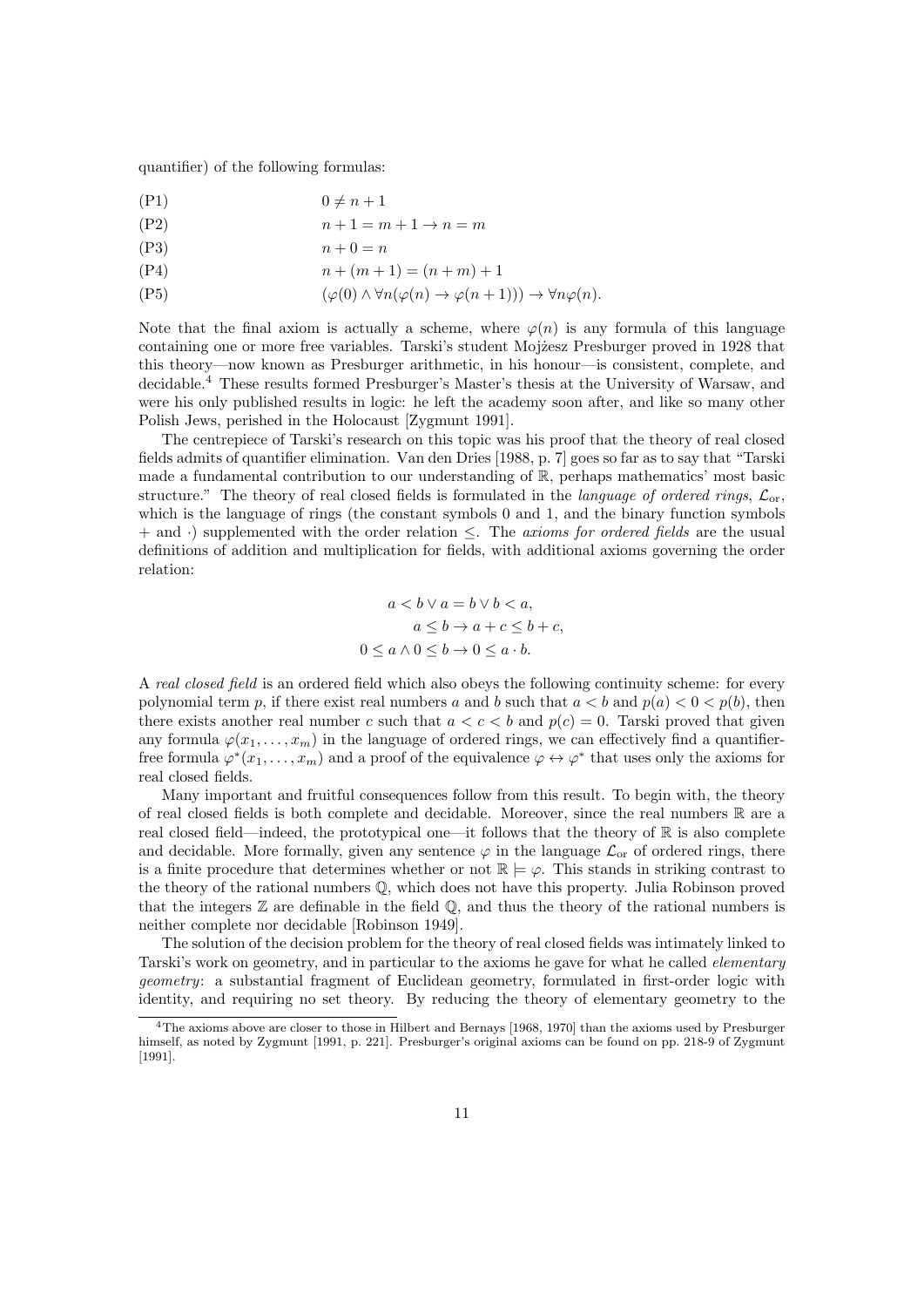theory of elementary algebra—that is to say, the theory of real closed fields—Tarski proved that it was decidable.

As with much of Tarski's work, his decision procedure for elementary algebra and geometry was worked out in the 1930s but publication was delayed until much later. An attempt to publish it in a French journal was ruined by the German invasion of 1940. It finally made it into print as a RAND Corporation report and was subsequently reprinted as [\[Tarski](#page-13-16) [1951\]](#page-13-16); an extensive discussion, with interesting historical as well as mathematical insights, is [van den Dries](#page-14-2) [\[1988\]](#page-14-2). Tarski and his school proved many other decidability results, which have been surveyed by [Doner](#page-12-5) [and Hodges](#page-12-5) [\[1988\]](#page-12-5). A more general study of Tarski's work in model theory is [Vaught](#page-14-3) [\[1986\]](#page-14-3).

### <span id="page-11-0"></span>4.3 Undecidable theories

The success of Tarski and his students in classifying decidable theories notwithstanding, it was clear that undecidability was a widespread phenomenon. Presburger's theorem showed that one way of weakening Peano arithmetic, by removing multiplication, resulted in a decidable theory. A natural question to ask was thus: how weak could an undecidable subtheory of Peano arithmetic be?

A precise answer to this question was provided by Raphael Robinson, who formulated the weak theory of arithmetic  $Q$ —now known as *Robinson arithmetic*—and proved its undecidability. Robinson's Q is formulated in the language of first order arithmetic, that is, the language of first order logic supplemented by the constant symbol  $\theta$ ; the unary function symbol  $S$  denoting the successor function; and binary function symbols  $+$  and  $\cdot$  denoting addition and multiplication respectively.

Definition (Robinson's Q). The axioms of Robinson arithmetic or Q are the universal closures of the following.

$$
(Q1) \t\t Sx \neq 0
$$

$$
(Q2) \t\t Sx = Sy \to x = y
$$

$$
(Q3) \t\t y = 0 \lor \exists x (Sx = y)
$$
  
(Q4) \t\t\t 
$$
x + 0 = x
$$

$$
(Q4) \t\t x + 0 = x
$$

$$
(Q5) \t\t x + Sy = S(x + y)
$$

$$
(Q6) \t\t x \cdot 0 = 0
$$

$$
(Q7) \t\t x \cdot Sy = (x \cdot y) + x
$$

Q has many interesting properties. For instance, it proves the commutativity of addition in every individual case:  $t + s = s + t$  holds for all closed terms (those containing no free variables)  $t$  and  $s$  in the language of arithmetic. However, it cannot prove the universal generalisation  $\forall x \forall y (x + y = y + x).$ 

Definition (essential undecidability). A theory  $T$  is decidable if the set of its provable consequences in the language of T is recursive, and undecidable otherwise. A theory S is essentially undecidable if S is undecidable and every consistent extension of S is also undecidable.

Theorem (Robinson). Q is essentially undecidable.

This result was originally proved in 1939 for a stronger subsystem of first order Peano arithmetic by Tarski and Andrzej Mostowski. Raphael Robinson showed in [\[Robinson](#page-13-17) [1950\]](#page-13-17) that it also holds for Q; for details see [Tarski et al.](#page-13-18) [\[1953,](#page-13-18) pp. 39–40]. Robinson also proved the following intriguing theorem, showing that the essential undecidability of  $Q$  is in some sense *irreducible*.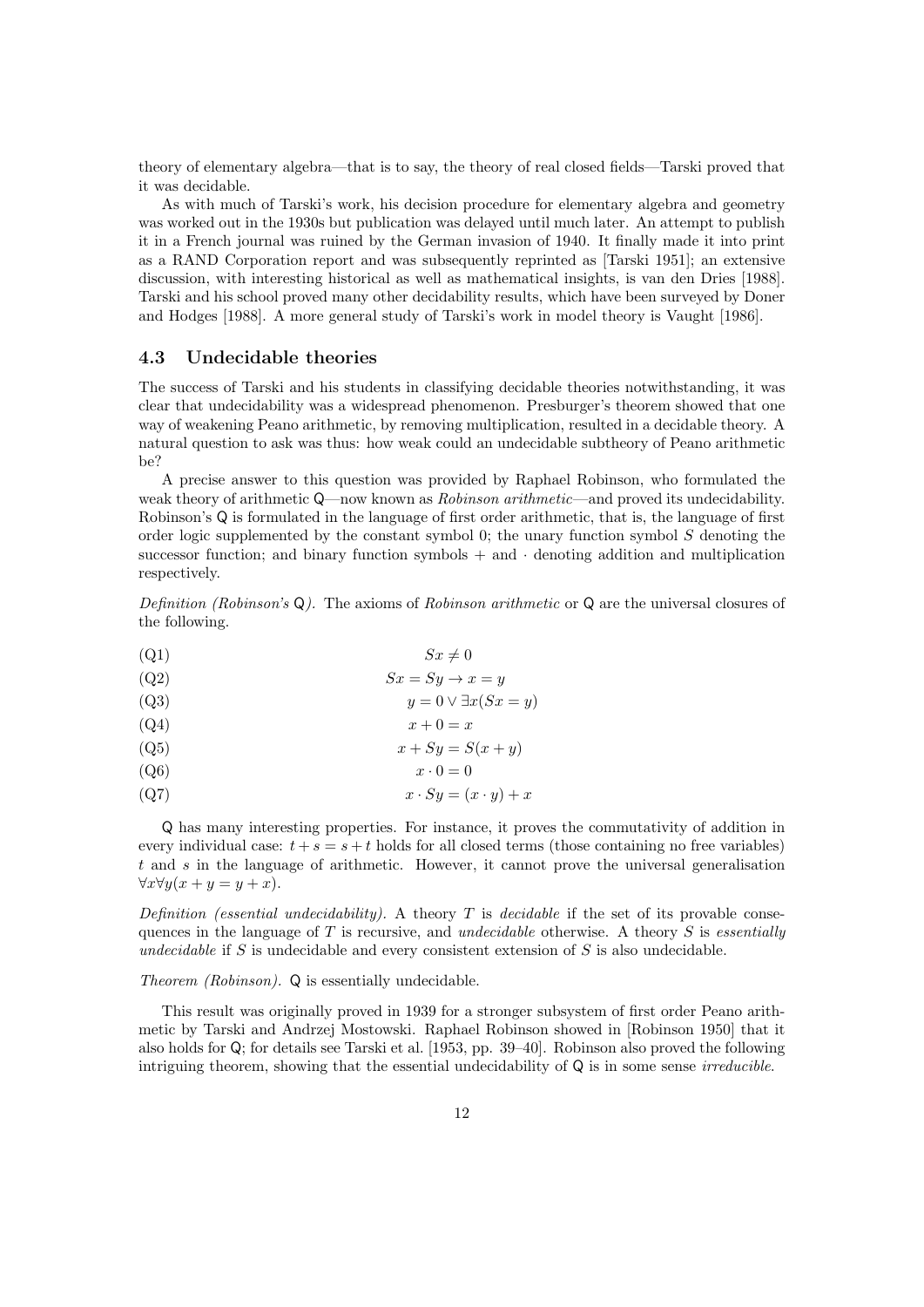Theorem (Robinson). None of the theories obtained by removing one of the 7 axioms of Q is essentially undecidable.

Tarski, Mostowski and Robinson collaborated on a book, Undecidable Theories [\[Tarski et al.](#page-13-18) [1953\]](#page-13-18). The slimness of this volume belies its importance: in it, Tarski not only set out a general and powerful method for proving undecidability results, but he inspired a new wave of research. The first part of the book consists of a general introduction to the issue of undecidability, written by Tarski. In it he uses the notion of an interpretation of one theory in another to develop a quite general method of proving undecidability results. This proceeds, as Tarski puts it, in an indirect manner: rather than directly demonstrating undecidability, as for example Church did, it proves that a theory  $T$  is undecidable (or essentially undecidable) because it interprets a theory S which is already known to be undecidable (or essentially undecidable).

Part II contains detailed proofs of a number of key undecidability results, including Robinson's theorems that Q is essentially undecidable, and was co-authored by Tarski, Mostowski and Robinson. One of the striking features of the results is the generality and clarity that Tarski achieved, analysing in great detail the results of the past twenty years and distilling them into a pure and powerful form. The clearest example of this is theorem 1 of this part, which states that no consistent theory  $T$  can define both the diagonal function (which should be familiar from the discussion in the preceding chapter of Gödel's incompleteness theorems) and the set of theorems of T.

In the final part, Tarski uses the machinery of interpretability developed in Part I, along with the undecidability results of Part II, to show that the first-order theory of groups is undecidable. Here once more we see the unity of Tarski's project, since in 1949 his student Wanda Szmielew had shown that the first-order theory of Abelian groups—formed by adding the commutativity axiom to the theory of groups—is decidable. The theory of groups is therefore not essentially undecidable, since it has a consistent decidable extension.

### References

- <span id="page-12-1"></span>J. Beall and M. Glanzberg. Liar Paradox. In E. N. Zalta, editor, The Stanford Encyclopedia of Philosophy. Fall 2014 edition, 2014.
- <span id="page-12-5"></span>J. Doner and W. Hodges. Alfred Tarski and Decidable Theories. The Journal of Symbolic Logic, 53(1):20–35, 1988.
- <span id="page-12-2"></span>H. B. Enderton. A Mathematical Introduction to Logic. Harcourt Academic Press, second edition, 2001.
- <span id="page-12-0"></span>A. B. Feferman and S. Feferman. Alfred Tarski: Life and Logic. Cambridge University Press, 2004.
- <span id="page-12-6"></span>S. Feferman, J. W. Dawson, Jr, S. C. Kleene, G. H. Moore, R. M. Solovay, and J. van Heijenoort, editors. Kurt Gödel: Collected Works. I: Publications 1929–1936. Oxford University Press, 1986.
- <span id="page-12-4"></span>M. Foreman and F. Wehrung. The Hahn–Banach theorem implies the existence of a non-Lebesgue measurable set. Fundamenta Mathematicae, 138:13–19, 1991.
- <span id="page-12-3"></span>K. Gödel. Uber formal unentscheidbare Sätze der Principia Mathematica und verwandter Systeme I. Monatshefte für Mathematik Physik, 38:173–198, 1931. English translation in [van](#page-14-4) [Heijenoort](#page-14-4) [\[1967,](#page-14-4) pp. 596–616] and in [Feferman et al.](#page-12-6) [\[1986,](#page-12-6) pp. 144–195].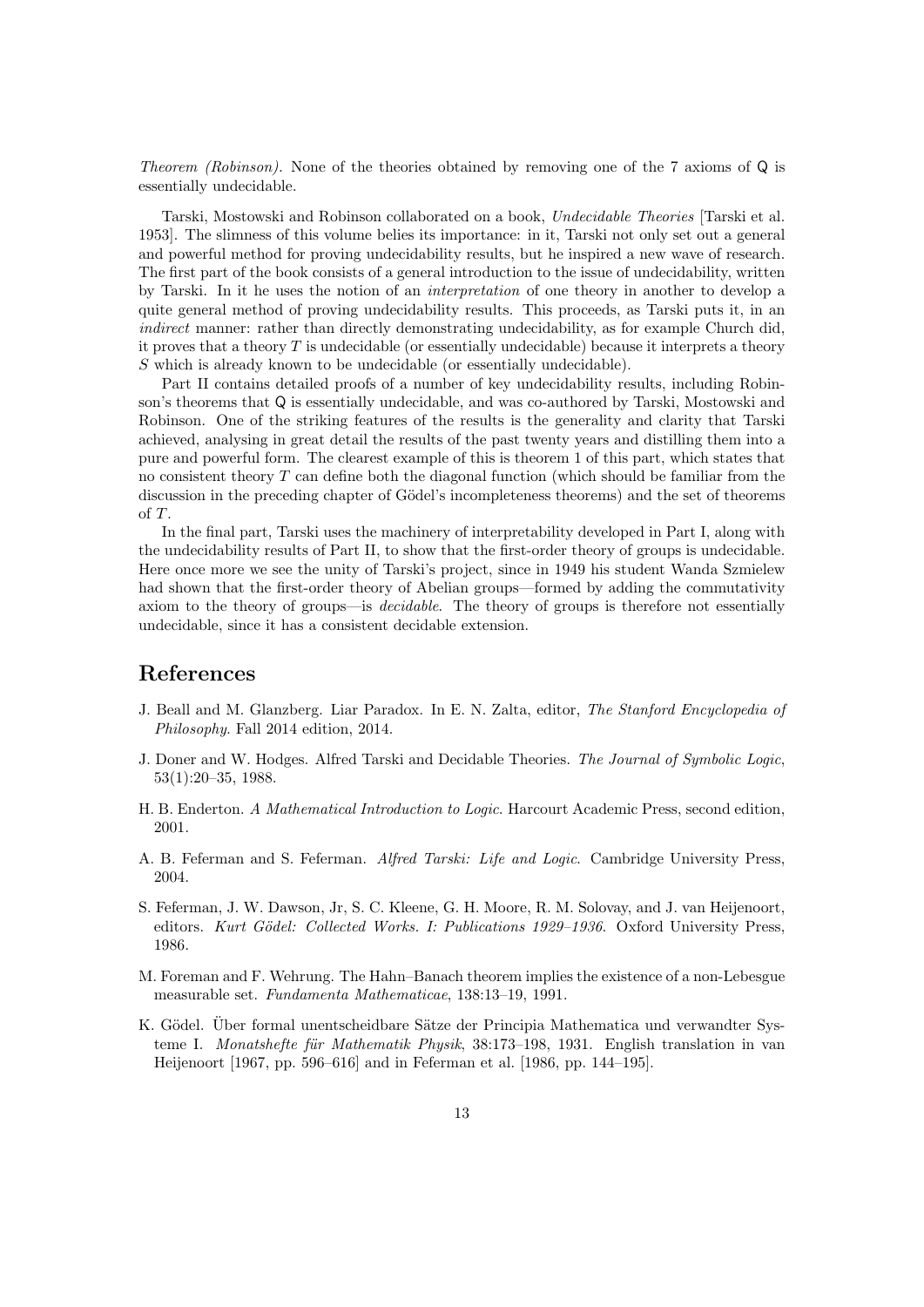- <span id="page-13-9"></span>D. Hilbert. Mathematical problems. Bulletin of the American Mathematical Society, 8:437–479, 1902. doi: 10.1090/S0002-9904-1902-00923-3. Translated for the Bulletin by Mary Winston Newson.
- <span id="page-13-8"></span>D. Hilbert and W. Ackermann. Grunzuge Der Theoretischen Logik. Springer-Verlag, 1928.
- <span id="page-13-15"></span>D. Hilbert and P. Bernays. Grundlagen der Mathematik. Springer Verlag, 2nd edition, 1968, 1970. Volume I and Volume II.
- <span id="page-13-7"></span>T. J. Jech. The Axiom of Choice. Dover, 1973. Originally published by North–Holland, republished by Dover in 2008.
- <span id="page-13-12"></span>C. H. Langford. Some theorems on deducibility. Annals of Mathematics, second series, 28:16–40, 1927a.
- <span id="page-13-13"></span>C. H. Langford. Theorems on deducibility (second paper). Annals of Mathematics, second series, 28:459–471, 1927b.
- <span id="page-13-3"></span>G. E. Leigh and C. Nicolai. Axiomatic truth, syntax and metatheoretic reasoning. The Review of Symbolic Logic, 6(4):613–636, 2013. doi: 10.1017/S1755020313000233.
- <span id="page-13-10"></span>L. Löwenheim. Über Möglichkeiten im Relativkalkül. *Mathematische Annalen*, 76:447–470, 1915.
- <span id="page-13-6"></span>J. Pawlikowski. The Hahn-Banach theorem implies the Banach–Tarski paradox. Fundamenta Mathematicae, 138:21–22, 1991.
- <span id="page-13-14"></span>J. Robinson. Definability and decision problems in arithmetic. The Journal of Symbolic Logic, 14:98–114, 1949.
- <span id="page-13-5"></span>R. M. Robinson. On the decomposition of spheres. Fundamenta Mathematicae, 34:246–260, 1947.
- <span id="page-13-17"></span>R. M. Robinson. An essentially undecidable axiom system. In Proceedings of the International Congress of Mathematicians, volume 1, pages 729–730, 1950.
- <span id="page-13-0"></span>K. Simmons. Tarski's Logic. In D. M. Gabbay and J. Woods, editors, Handbook of the History of Logic. Volume 5. Logic from Russell to Church, pages 511–616. Elsevier, 2009.
- <span id="page-13-11"></span>T. Skolem. Untersuchungen über die Axiome des Klassenkalkuls und über Produktations- und Summationsprobleme, welche gewisse Klassen von Aussagen betreffen. Skrifter utgit av Videnskapsselskapet i Kristiania. I, Matematisk-Naturvidenskabelig Klasse, 3, 1919.
- <span id="page-13-4"></span>R. M. Solovay. A model of set-theory in which every set of reals is Lebesgue measurable. Annals of Mathematics, Second Series, 92(1):1–56, 1970.
- <span id="page-13-2"></span>A. Tarski. The Concept of Truth in Formalized Languages. In [Tarski](#page-13-1) [1983](#page-13-1), pages 152–278. 1933.
- <span id="page-13-16"></span>A. Tarski. A Decision Method for Elementary Algebra and Geometry. University of California Press, 1951. Prepared for publication by J. C. C. McKinsey. Orginally published in 1948 as RAND report R-109, RAND Corp., Santa Monica, CA.
- <span id="page-13-1"></span>A. Tarski. Logic, Semantics, Metamathematics. Hackett, 1983. Edited by J. Corcoran. 2nd revised edition. Original 1956 edition translated and edited by J. H. Woodger.
- <span id="page-13-18"></span>A. Tarski, A. Mostowski, and R. M. Robinson. Undecidable Theories. North-Holland, 1953.